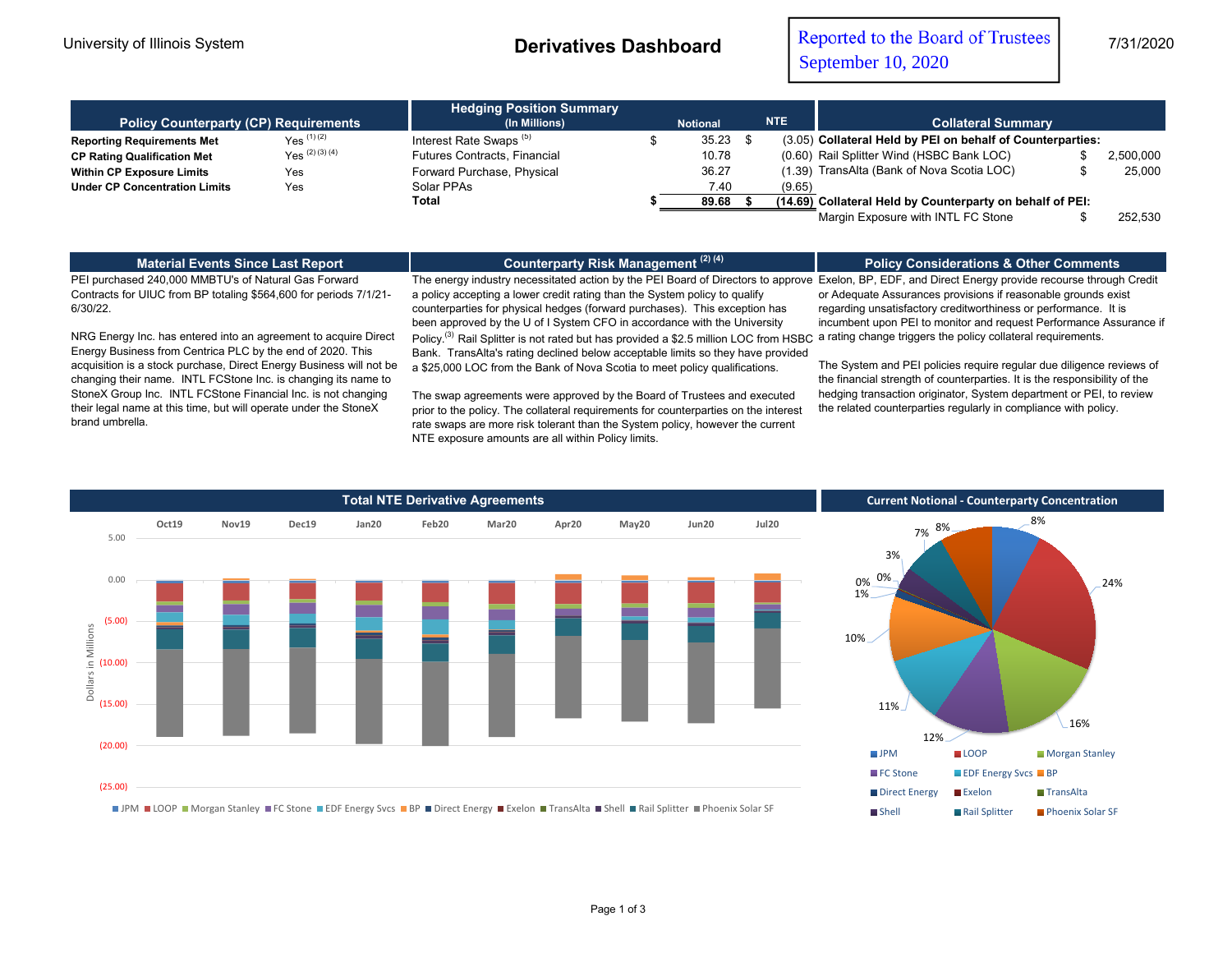## University of Illinois System **Derivatives Dashboard** 7/31/2020

|                                                                             |                                                              |                                                       |                                       |                                      |                                               |      |                                                                         | -In Millions--                                  |                                  |                          |                                    |                                          |                                                                         |  |
|-----------------------------------------------------------------------------|--------------------------------------------------------------|-------------------------------------------------------|---------------------------------------|--------------------------------------|-----------------------------------------------|------|-------------------------------------------------------------------------|-------------------------------------------------|----------------------------------|--------------------------|------------------------------------|------------------------------------------|-------------------------------------------------------------------------|--|
| Responsible<br>Unit/Dept.                                                   | Counterparty                                                 | <b>CSP</b><br><b>Rated Entity/</b><br><b>Exchange</b> | <b>Bond Rating</b><br>(S&P / Moody's) | <b>Expires</b><br><b>FY Range</b>    | <b>Underlying</b><br><b>Asset / Liability</b> |      | <b>Orig Contract</b>                                                    | <b>Current</b><br>Notional /<br><b>Contract</b> |                                  | Market Value *MTM or NTE | <b>System</b><br>(Credit<br>Limit) | Guarantee PCG - LOC<br>(Credit<br>Limit) | Counterparty<br><b>Threshold</b><br>(Collateral<br><b>Requirements)</b> |  |
| <b>Financial Hedges</b>                                                     |                                                              |                                                       |                                       |                                      |                                               |      |                                                                         |                                                 |                                  |                          |                                    |                                          |                                                                         |  |
| <b>Qualifying Rating</b><br><b>System Interest Rate Swaps</b><br>$A - I A3$ |                                                              |                                                       |                                       |                                      |                                               |      |                                                                         |                                                 |                                  |                          |                                    |                                          |                                                                         |  |
| <b>SO Capital</b>                                                           | Morgan Stanley                                               | Morgan Stanley                                        |                                       |                                      |                                               |      |                                                                         |                                                 |                                  |                          |                                    |                                          | <b>Rating Triggers</b>                                                  |  |
| Financing                                                                   | Capital Services, Inc.                                       |                                                       | BBB+ / A3                             | 1/15/2022                            | <b>UIC SC 2008</b>                            | \$   | 27.40                                                                   | 7.11                                            |                                  | (0.30)                   |                                    |                                          | <b>Predate Policy</b>                                                   |  |
| <b>SO Capital</b>                                                           | JP Morgan Chase                                              | JP Morgan Chase                                       |                                       |                                      |                                               |      |                                                                         |                                                 |                                  |                          |                                    |                                          | <b>Rating Triggers</b>                                                  |  |
| Financing                                                                   | Bank, N.A.                                                   | Bank, N.A.                                            | $A+ / Aa2$                            | 1/15/2022                            | <b>UIC SC 2008</b>                            | \$   | 26.85                                                                   | 6.90                                            |                                  | (0.29)                   |                                    |                                          | <b>Predate Policy</b>                                                   |  |
| SO Capital                                                                  | Loop Financial                                               | Deutsche Bank AG                                      |                                       |                                      |                                               |      |                                                                         |                                                 |                                  |                          |                                    |                                          | <b>Rating Triggers</b>                                                  |  |
| Financing                                                                   | Products, I, LLC                                             | (CSP)                                                 | <b>BBB+/A3</b>                        | 10/1/2026                            | <b>HSFS 2008</b>                              | \$   | 40.88                                                                   | 21.23                                           |                                  | (2.46)                   |                                    |                                          | Predate Policy                                                          |  |
|                                                                             | <b>PEI Energy Futures Contracts</b>                          |                                                       |                                       |                                      | <b>SUBTOTAL SWAPS \$</b>                      |      | 95.13                                                                   | 35.23                                           |                                  | (3.05)                   |                                    |                                          |                                                                         |  |
| <b>SO Utilities</b>                                                         | <b>INTL FCStone</b>                                          | <b>InterContinental</b>                               |                                       |                                      |                                               |      |                                                                         |                                                 |                                  |                          |                                    |                                          | None Exchange                                                           |  |
| Admin                                                                       | Financial Inc.                                               | Exchange (ICE)                                        | A/42                                  | 2021-2028                            | <b>Natural Gas</b>                            | - \$ | 11.13                                                                   | 10.78                                           | 10.18                            | (0.60)                   |                                    |                                          | Traded                                                                  |  |
|                                                                             |                                                              |                                                       |                                       |                                      | SUBTOTAL FINANCIAL \$                         |      | 106.26                                                                  | 46.01                                           |                                  | (3.65)                   |                                    |                                          |                                                                         |  |
| <b>Physical Hedges</b>                                                      |                                                              |                                                       | <sup>3</sup> Qualifying Rating        |                                      |                                               |      |                                                                         |                                                 |                                  |                          |                                    |                                          |                                                                         |  |
|                                                                             | PEI Energy Forward Purchases                                 |                                                       | BBB-/Baa3 or BB+/Ba1 with LOC or PCG  |                                      |                                               |      |                                                                         |                                                 |                                  |                          |                                    |                                          |                                                                         |  |
| <b>SO Utilities</b>                                                         | <b>BP Canada Energy</b>                                      | <b>BP Corporation North</b>                           |                                       |                                      |                                               |      |                                                                         |                                                 |                                  |                          |                                    |                                          | Adequate                                                                |  |
| Admin                                                                       | Marketing Corp.                                              | America, Inc. (PCG)                                   | $A - / A2$                            | 2021-2024                            | <b>Natural Gas</b>                            | \$   | 9.36                                                                    | 9.14                                            | 9.93                             | 0.79                     | 10.00                              | 1.00                                     | Assurance                                                               |  |
| <b>SO Utilities</b>                                                         | <b>Direct Energy</b>                                         |                                                       |                                       |                                      |                                               |      |                                                                         |                                                 |                                  |                          |                                    |                                          | Adequate                                                                |  |
| Admin                                                                       | <b>Business Marketing</b>                                    | Centrica (PCG)                                        | BBB / Baa2                            | 2021-2022                            | <b>Natural Gas</b>                            | \$   | 1.09                                                                    | 1.03                                            | 1.01                             | (0.02)                   | 2.50                               | 2.50                                     | Assurance                                                               |  |
| <b>SO Utilities</b>                                                         | <b>EDF Energy Services,</b>                                  | <b>EDF Trading Limited</b>                            |                                       |                                      |                                               |      |                                                                         |                                                 |                                  |                          |                                    |                                          | Adequate                                                                |  |
| Admin                                                                       | <b>LLC</b>                                                   | (PCG)                                                 | NR / Baa2                             | 2021-2022                            | <b>Natural Gas</b>                            | \$   | 9.84                                                                    | 9.48                                            | 9.34                             | (0.14)                   | 3.00                               | 3.00                                     | Assurance                                                               |  |
| <b>SO Utilities</b>                                                         | Morgan Stanley                                               |                                                       |                                       |                                      |                                               |      |                                                                         |                                                 |                                  |                          |                                    |                                          |                                                                         |  |
| Admin                                                                       | Capital Group, Inc.                                          | Morgan Stanley (PCG)                                  | $BBB+ / A3$                           | 2024-2025                            | <b>Natural Gas</b>                            | \$   | 6.37                                                                    | 6.37                                            | 6.52                             | 0.15                     | 5.00                               | <b>Unlimited</b>                         | <b>Rating Triggers</b>                                                  |  |
| <b>SO Utilities</b>                                                         | Shell Energy North                                           | <b>Shell Energy North</b>                             |                                       |                                      |                                               |      |                                                                         |                                                 |                                  |                          |                                    |                                          |                                                                         |  |
| Admin                                                                       | America (US), L.P.                                           | America (US), L.P.                                    | $A+/A2$                               | 2023                                 | <b>Natural Gas</b>                            | \$   | 2.54                                                                    | 2.54                                            | 2.35                             | (0.19)                   | 5.00                               |                                          | <b>Rating Triggers</b>                                                  |  |
| <b>SO Utilities</b>                                                         | <b>Exelon Generation</b>                                     | <b>Exelon Generation</b>                              |                                       |                                      |                                               |      |                                                                         |                                                 |                                  |                          |                                    |                                          |                                                                         |  |
| Admin                                                                       | Company LLC                                                  | Company LLC                                           | BBB+ / Baa2                           | 2021                                 | Electricity                                   | \$   | 0.16                                                                    | 0.14                                            | 0.13                             | (0.01)                   | 5.00                               |                                          | <b>Credit Assurance</b>                                                 |  |
| <b>SO Utilities</b>                                                         | Morgan Stanley                                               |                                                       |                                       |                                      |                                               |      |                                                                         |                                                 |                                  |                          |                                    |                                          |                                                                         |  |
| Admin                                                                       | Capital Group, Inc.                                          | Morgan Stanley (PCG)                                  | <b>BBB+/A3</b>                        | 2021-2023                            | Electricity                                   | \$   | 1.15                                                                    | 1.01                                            | 0.96                             | (0.05)                   | 5.00                               | <b>Unlimited</b>                         | <b>Rating Triggers</b>                                                  |  |
| <b>SO Utilities</b>                                                         | <b>TransAlta Energy</b>                                      | The Bank of Nova                                      |                                       |                                      |                                               |      |                                                                         |                                                 |                                  |                          |                                    |                                          |                                                                         |  |
| Admin                                                                       | Marketing (US) Inc.                                          | Scotia (LOC)                                          | $A+ / Aa2$                            | 2022                                 | Electricity                                   | \$   | 0.13                                                                    | 0.13                                            | 0.13                             | 0.00                     | 2.50                               | 0.025                                    | LOC                                                                     |  |
| <b>SO Utilities</b>                                                         | Shell Energy North                                           | Shell Energy North                                    |                                       |                                      |                                               |      |                                                                         |                                                 |                                  |                          |                                    |                                          |                                                                         |  |
| Admin<br><b>SO Utilities</b>                                                | America (US), L.P.<br>Rail Splitter Wind Farm HSBC Bank USA, | America (US), L.P.                                    | $A+ / A2$                             | 2021-2025                            | Electricity                                   | \$   | 0.58                                                                    | 0.51                                            | 0.46                             | (0.05)                   | 5.00                               |                                          | <b>Rating Triggers</b>                                                  |  |
| Admin                                                                       | <b>LLC</b>                                                   | (LOC)                                                 | $A+ / Aa3$                            | 2021-2027                            | Electricity<br>Renewable                      | \$   | 5.96                                                                    | 5.92                                            |                                  |                          | 2.50                               | 2.50                                     | <b>LOC</b>                                                              |  |
|                                                                             |                                                              |                                                       |                                       |                                      | SUBTOTAL PHYSICALS \$                         |      | 37.18                                                                   | 36.27                                           | 4.05<br>34.88                    | (1.87)<br>(1.39)         |                                    |                                          |                                                                         |  |
|                                                                             |                                                              |                                                       |                                       |                                      |                                               |      |                                                                         |                                                 |                                  |                          |                                    |                                          |                                                                         |  |
| <b>Solar PPAs</b>                                                           |                                                              |                                                       |                                       |                                      |                                               |      |                                                                         |                                                 |                                  |                          |                                    |                                          |                                                                         |  |
| <b>UIUC Energy</b><br><b>Services</b>                                       | <b>Phoenix Solar South</b>                                   |                                                       |                                       | 12/20/2025                           | Electricity<br>Renewable                      |      |                                                                         |                                                 |                                  |                          |                                    |                                          |                                                                         |  |
|                                                                             | $Farms^{(2)}$                                                |                                                       |                                       |                                      |                                               | \$   | 13.76                                                                   | 7.40                                            |                                  | (9.65)                   |                                    |                                          |                                                                         |  |
| <b>Grand Total</b>                                                          |                                                              |                                                       |                                       |                                      | <b>GRAND TOTAL \$</b>                         |      | 157.20                                                                  | 89.68                                           |                                  | (14.69)                  |                                    |                                          |                                                                         |  |
| *Negative termination value means the System or PEI is obligated to the     |                                                              |                                                       | <b>CP</b> - Counterparty              |                                      |                                               |      | <b>NTE - Net Termination Exposure</b><br>PPA - Power Purchase Agreement |                                                 |                                  |                          |                                    |                                          |                                                                         |  |
|                                                                             | counterparty (transaction is "underwater").                  |                                                       |                                       | <b>CSP - Credit Support Provider</b> |                                               |      |                                                                         |                                                 | PCG - Parental Company Guarantee |                          | <b>SO - System Offices</b>         |                                          |                                                                         |  |
|                                                                             |                                                              |                                                       |                                       | <b>LOC - Letter of Credit</b>        |                                               |      | PEI - Prairieland Energy Inc.                                           |                                                 |                                  |                          |                                    | WR - Withdrawn Rating                    |                                                                         |  |